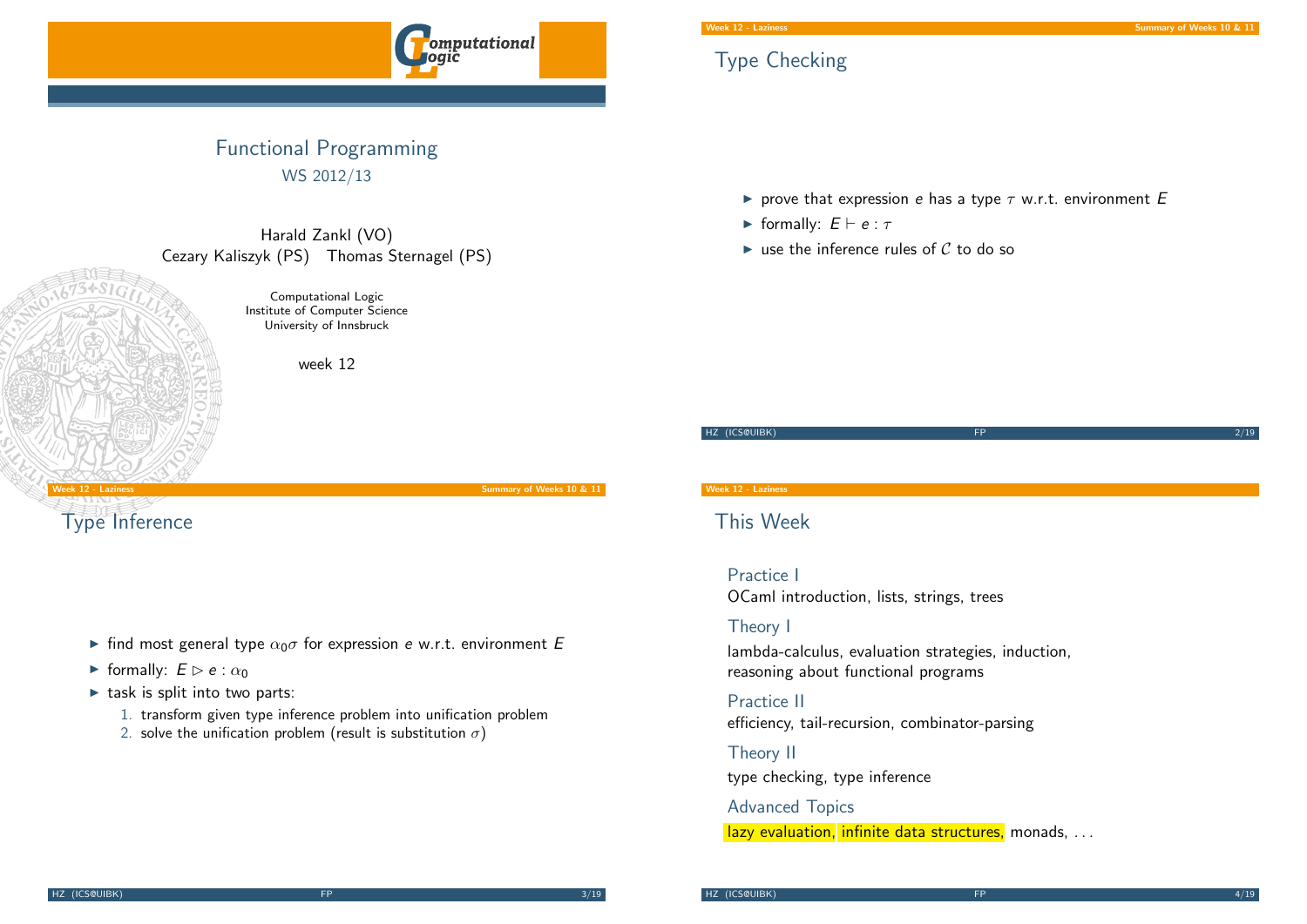## **Motivation**

#### Idea

Only compute values that are needed for the final result.

#### Example

In the program

let  $f1 x = x + 1$  in

let  $f2 x = (*$  something non-terminating  $*)$  in

 $let x = read\_int() in$ Lst.hd $(f1 x :: f2 x)$ 

the value of ' $f2 x'$  is not needed. Nevertheless, the whole program does not terminate.

| HZ (ICS@UIBK)                     | <b>FP</b>                                      | 5/19       |
|-----------------------------------|------------------------------------------------|------------|
|                                   |                                                |            |
|                                   |                                                |            |
| Week 12 - Laziness                |                                                | Lazy Lists |
|                                   | Custom Lazy Lists $-1^{st}$ Iteration (cont'd) |            |
| Problem                           |                                                |            |
| # $hd(from 0);$<br>Stack overflow |                                                |            |

#### Idea

- $\blacktriangleright$  block computation of tail, until explicitly requested
- In use unit function (i.e., of type unit  $\rightarrow \ldots$ )

## Custom Lazy Lists  $-1<sup>st</sup>$  Iteration

### Type

type 'a llist = Nil | Cons of  $('a * 'a$  llist)

Example  $N$ il  $([])$  $Cons(1,Ni1)$  ([1])  $Cons(2,Cons(1,Ni1))$   $([2;1])$ 

```
Functions
```
let hd = function Nil  $\rightarrow$  failwith "empty<sub>u</sub>list"  $\vert$  Cons $(x, \_) \rightarrow x$ 

let rec from  $n = Cons(n, from(n+1))$ 

| HZ (ICS@UIBK) | <b>FP</b> | - 11 2 |
|---------------|-----------|--------|
|               |           |        |
|               |           |        |
|               |           |        |

week 12 - Laziness Lazy Lists Communication and the communication of the communication of the communication of the communication of the communication of the communication of the communication of the communication of the co

Custom Lazy Lists  $-2<sup>nd</sup>$  Iteration

## <span id="page-1-0"></span>Type type 'a llist = Nil | Cons of  $('a * (unit -> 'a llist))$ Example Nil  $([])$  $Cons(1, fun() \rightarrow Nil)$  ([1]) Cons(2, fun ()  $\rightarrow$  Cons(1, fun ()  $\rightarrow$  Nil)) ([2;1])) Functions let  $hd =$  function Nil  $\rightarrow$  failwith "empty $_{\sqcup}$ list"  $|$  Cons(x, \_) -> x  $let t1 = function Nil$   $\rightarrow$  failwith "empty<sub>1</sub> list"  $|$  Cons $($ , xs $)$  -> xs  $()$ let rec from  $n = \text{Cons}(n, fun() \rightarrow from(n+1))$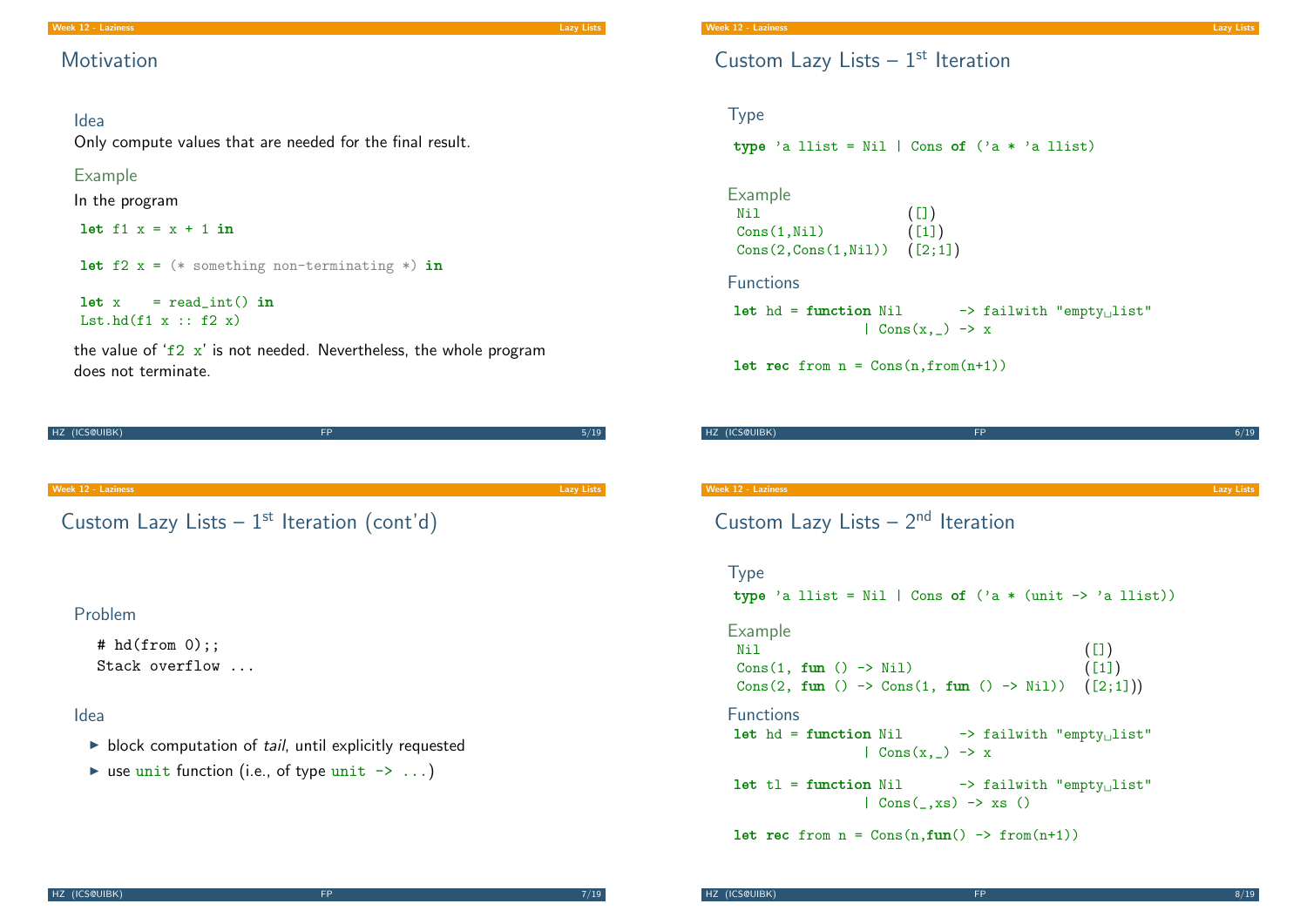#### Now

 $# \text{hd}(\text{from 0})$ ;;  $-$  : int = 0

# hd(tl(from 0));;

 $-$  : int = 1

#### **But**

 $\triangleright$  strange that tail of llist is not llist itself

let rec from  $n = \text{fun}() \rightarrow \text{Cons}(n, \text{from}(n+1))$ 

HZ (ICS@UIBK) 9/19

[Cus](#page-0-0)tom Lazy Lists –  $3^{rd}$  Iteration (module Uni[tList](#page-2-0) [cont'](#page-1-0)d)

 $|$  Cons $(x, ) \rightarrow x$ 

let hd  $xs = match xs() with Nil \rightarrow -& failwith "empty"$ 

let rec to list n  $xs = if n < 1$  then  $\lceil$  else match  $xs()$  with

 $\blacktriangleright$  use a mutually recursive type

# Custom Lazy Lists  $-3<sup>rd</sup>$  Iteration (module UnitList)

### Type

type 'a cell = Nil | Cons of  $('a * 'a llist)$ and 'a llist =  $(\text{unit} \rightarrow \text{'a cell})$ 

Example fun ()  $\rightarrow$  Nil ([]) fun ()  $\rightarrow$  Cons(1,fun ()  $\rightarrow$  Nil) ([1]) fun ()  $\rightarrow$  Cons(2, fun ()  $\rightarrow$  Cons(1, fun ()  $\rightarrow$  Nil)) ([2;1])

| <b>FP</b> | 10/19                    |
|-----------|--------------------------|
|           |                          |
|           |                          |
|           | <b>Fibonacci Numbers</b> |
|           |                          |
|           |                          |

Definition (*i*-th Fibonacci number  $F_i$ )

$$
F_i = \begin{cases} 0 & \text{if } i = 0\\ 1 & \text{if } i = 1\\ F_{i-1} + F_{i-2} & \text{otherwise} \end{cases}
$$

#### Sequence

<span id="page-2-0"></span>0 1 1 2 3 5 8 13 21 34 55 89 144 233 377 610 987 1597 2584 ...

 $|$  Cons(x,xs)  $\rightarrow$  x :: to\_list (n-1) xs

 $|$  Nil  $\rightarrow$   $|$ 

## Example

Functions

```
# from 0;;
-: int llist = \langlefun>
# to_list 10 (from 0);;
- : int list = [0; 1; 2; 3; 4; 5; 6; 7; 8; 9]
```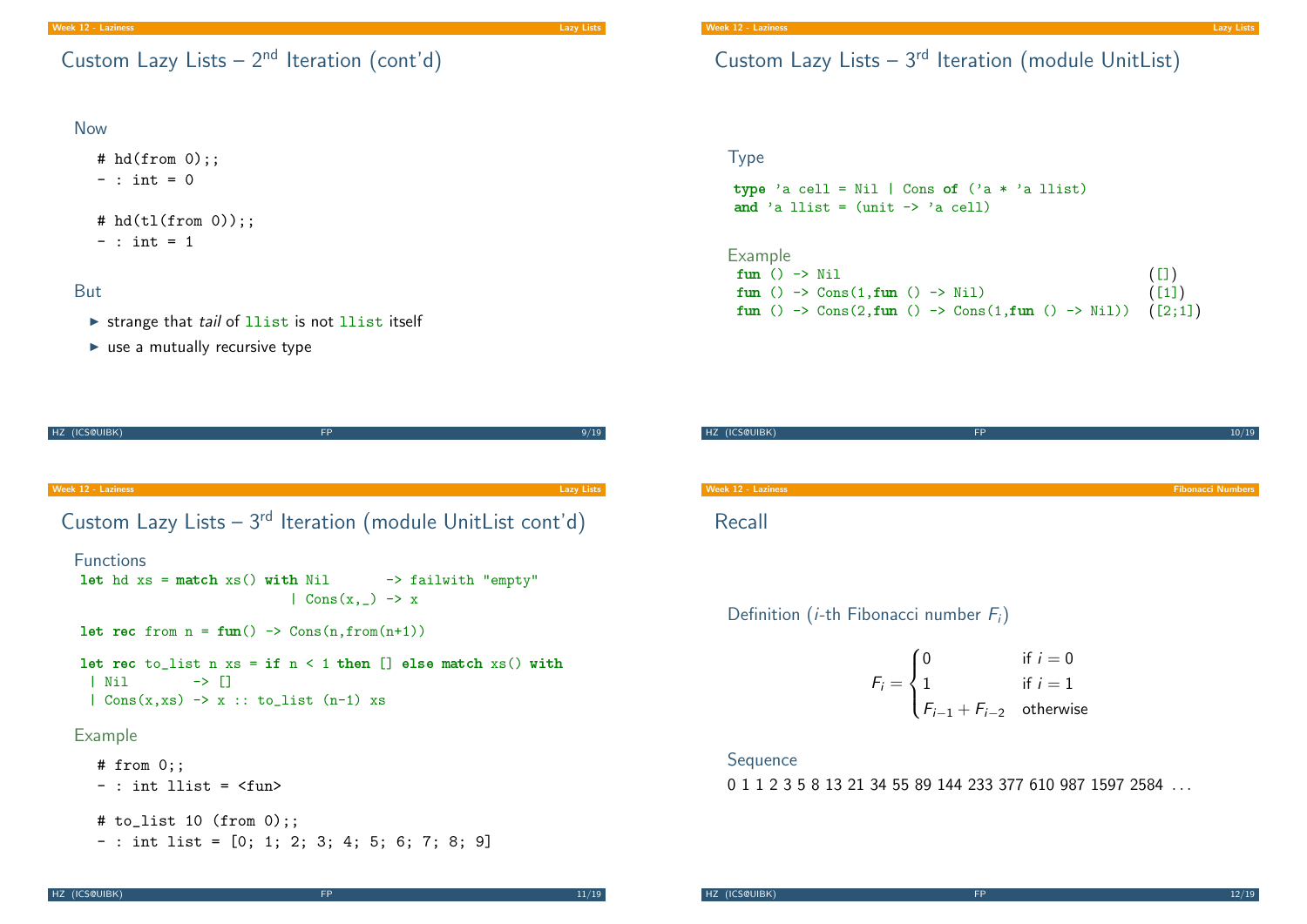Visualization

**Missing** 

Idea

Implementation (in module UnitList)

let tl  $xs = match xs() with Nil$   $\rightarrow$  failwith "empty"  $|$  Cons( $, xs$ )  $\rightarrow$  xs

let rec zip\_with f xs  $ys = fun() \rightarrow match (xs(),ys())$  with |  $(Cons(x, xs), Cons(y, ys)) \rightarrow Cons(f x y, zip_with f xs ys)$ | \_ -> Nil

let rec fibs =  $fun() \rightarrow Cons(0, fun() \rightarrow Cons(1, zip_with (+) fibs (tl fibs)))$ 

Example

- # to\_list 10 fibs
- : int list = [0; 1; 1; 2; 3; 5; 8; 13; 21; 34]

HZ (ICS@UIBK) FP 14/19 14/19

| HZ (ICS@UIBK)                                                                      | <b>FP</b> | 13/19                    |
|------------------------------------------------------------------------------------|-----------|--------------------------|
|                                                                                    |           |                          |
|                                                                                    |           |                          |
| <b>Week 12 - Laziness</b>                                                          |           | <b>Fibonacci Numbers</b> |
| Problem                                                                            |           |                          |
| Lazy Enough?                                                                       |           |                          |
|                                                                                    |           |                          |
| $\triangleright$ we defer computation (i.e., call-by-name evaluation) $\checkmark$ |           |                          |

starting at  $0 \ 0 \ 1 \ 1 \ 2 \ 3 \ 5 \ 8 \ 13 \ 21 \ ...$ starting at  $1 \mid 1 \quad 1 \quad 2 \quad 3 \quad 5 \quad 8 \quad 13 \quad 21 \quad \dots$ 

In function to shift sequence to the left  $\rightarrow$  tl

In function to add two sequences  $\rightarrow$  zip\_with (+)

 $(+)$  1 2 3 5 8 13 21 34 ...

 $\triangleright$  we do not use memoization  $\times$ 

### Memoization

- $\blacktriangleright$  prohibit recomputation of same expressions
- $\triangleright$  built-in in OCaml's support for lazyness

Lazyness in OCaml

#### Keyword lazy

used to transform arbitrary expression into lazy expression

#### Example

- $\triangleright$  let e = lazy(print\_string "test\n")
- I let  $f = \text{lazy}(\text{let rec } f() = \text{print\_int } 1; f() \text{ in } f())$

#### Function Lazy.force

used to evaluate lazy expressions

#### Example

- $\blacktriangleright$  Lazy.force e
- <span id="page-3-0"></span>▶ Lazy.force f

Week 12 - Laziness The Sieve of Eratosthenes